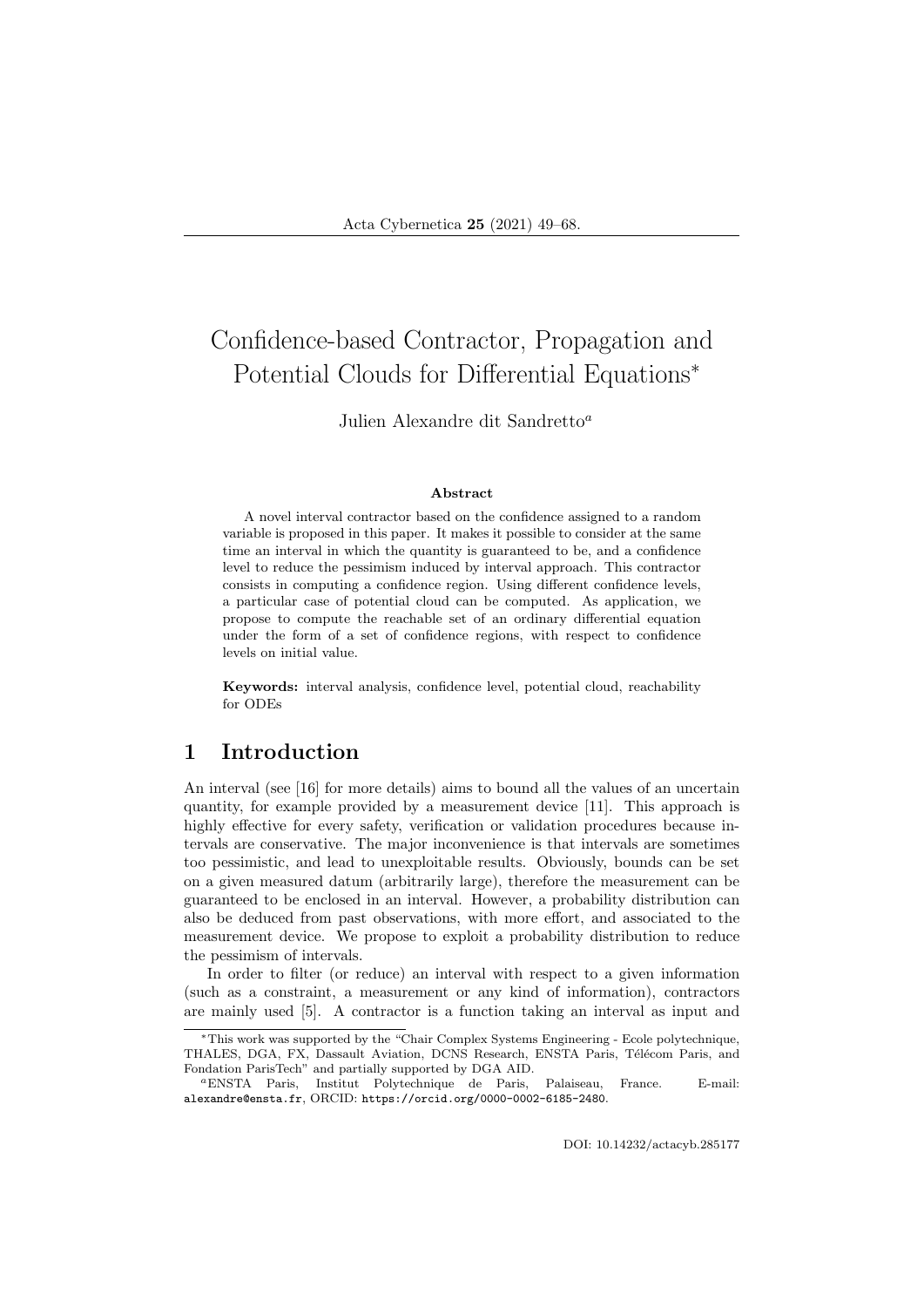returning a smaller interval (included in the previous one). It can be seen as a filtering approach in the sense that a contractor reduces an interval without any solution loss. Contractors are often associated to a propagation procedure, at least a propagation loop, to communicate a contraction on a variable to the others through some constraints.

In this paper, a novel contractor is proposed to filter an interval following a confidence level given on the associated quantity. This confidence level is an input of the contractor, the "new" information, while the probability distribution of the considered variable is a characteristic of the associated random variable. To compute such contraction, the probability density function (or density for short) is taken into account. In this paper, we then focus on random continuous variable with a known (and analytical) density function, such as uniform distribution, normal distribution, beta distribution, etc.

Combining intervals and probability has been already proposed in numerous papers using techniques such as p-boxes [8, 21], fuzzy sets [7, 18], box-particles [1] and potential cloud [9, 18]. Some of these representations can be deduced from probability intervals [6]. The notion of cloud is interesting for us to represent a very substantial result to a problem such as computing the image of a function, a set inversion, or the solution of a constraint satisfaction problem (these problems have been solved with interval methods in [11]). Computing a solution of such a problem with several confidence levels provides different boxes which, gathered, provide a particular type of potential cloud.

We are particularly interested in Ordinary Differential Equations (ODEs) and validated methods to compute their reachable sets via validated simulation [3, 12, 17, 20]. In the case of Initial Value Problems (IVPs) with ODEs, the initial state is primordial. An uncertain initial state is generally bounded in a box (also in a zonotope [3] or a polytope [4]). As experimentation, we propose to consider in addition to this initial box some confidence levels, and we apply the presented approach. It allows us to describe the reachable set by a cloud. This more expressive result can then be used in various control problems, parameter identification, verification, etc.

This paper is organized as follows. The next section is dedicated to establishing the notation and recall the notion of confidence in probability theory. Section 3 presents the relationship we use between probabilities and interval analysis. Sections 4 and 5 contain the main results presented in this article: a confidence-based contractor and the propagation of a confidence contraction to a potential cloud. The last section concludes the article and gives some hint on future works.

# 2 Confidence Interval

In this section, some notions required for the definition of confidence interval are introduced. However, to clarify the concept of confidence interval as soon as possible, an informal explanation can be given: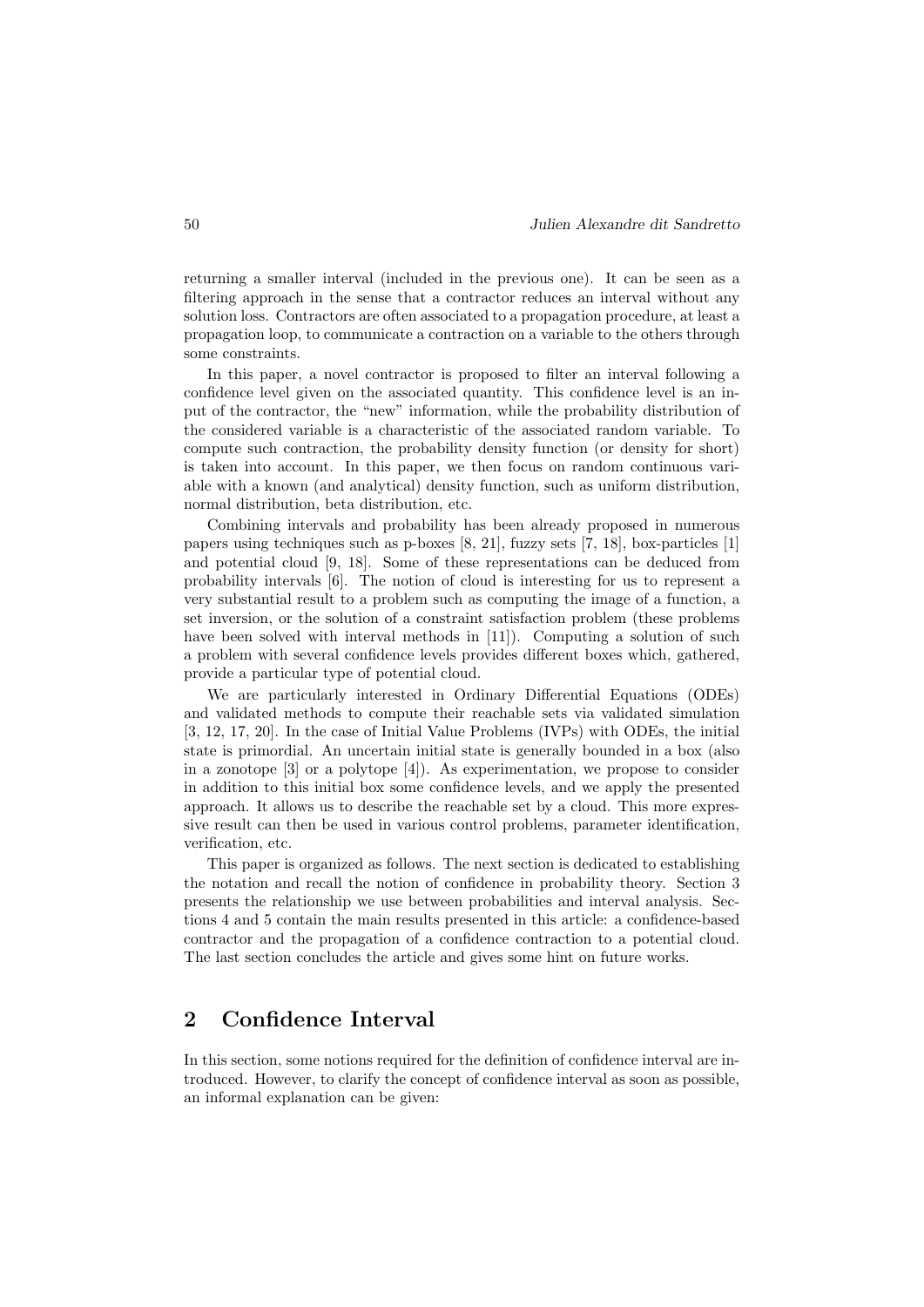A confidence interval is a set  $S$  for which the probability of the given random variable that lies in this set is equal to the given probability P.

Let us define  $X$  a random variable (also called random quantity, aleatory variable). A random variable takes different values, resulting from a random phenomenon. In this paper, we focus on continuous univariate distributions such that  $X \in \mathbb{R}$ . Such a variable implies a mapping (a function) between its possible values and a probability of appearance. It means that  $X$  is measurable.

Definition 1 (Continuous random real variable). A continuous random variable is a random variable whose cumulative distribution function is continuous everywhere [14].

Considering a continuous random real variable  $X : \Omega \mapsto A, X$  is a measurable function from a set of possible outcomes  $\Omega$  to the measurable space  $\mathcal{A}$ .

The probability that X takes a value in a measurable subset  $S \subset A$  is given by:

$$
\Pr[X \in S] = P(\{\omega \in \Omega | X(\omega) \in S\}),
$$

where P is the probability measure equipped with  $\Omega$ .

Considering continuous variable,  $X$  can take any numerical value in an interval following the distribution. The distribution is then fully characterized by a probability density function (see Figure 1).

Definition 2 (Probability density function). A random variable X with values in a measurable space (usually  $\mathbb{R}^n$ ) has **probability density function**  $f_X$ , where  $f_X$  is a non-negative Lebesgue-integrable function, if:

$$
\Pr[a \le X \le b] = \int_a^b f_X(x) \, dx.
$$

A property is fundamental in probability:

$$
\Pr[\neg \infty < X < \infty] = \int_{-\infty}^{\infty} f_X(x) \, dx = 1.
$$

Let us define  $\hat{x}$  a single observed sample of the quantity X. In statistics, an observed datum allows to compute a confidence interval [19], that is to say an interval which may contain the actual value, with respect to a given confidence level. A formal definition can then be stated:

**Definition 3** (Confidence interval). Let  $X$  be a random sample from a probability distribution  $f_X$ . A confidence interval with confidence level  $cc$  is an interval with endpoints a and b with the property:

$$
Pr(a < X < b) = \int_{a}^{b} f_X(x) dx = cc.
$$
 (1)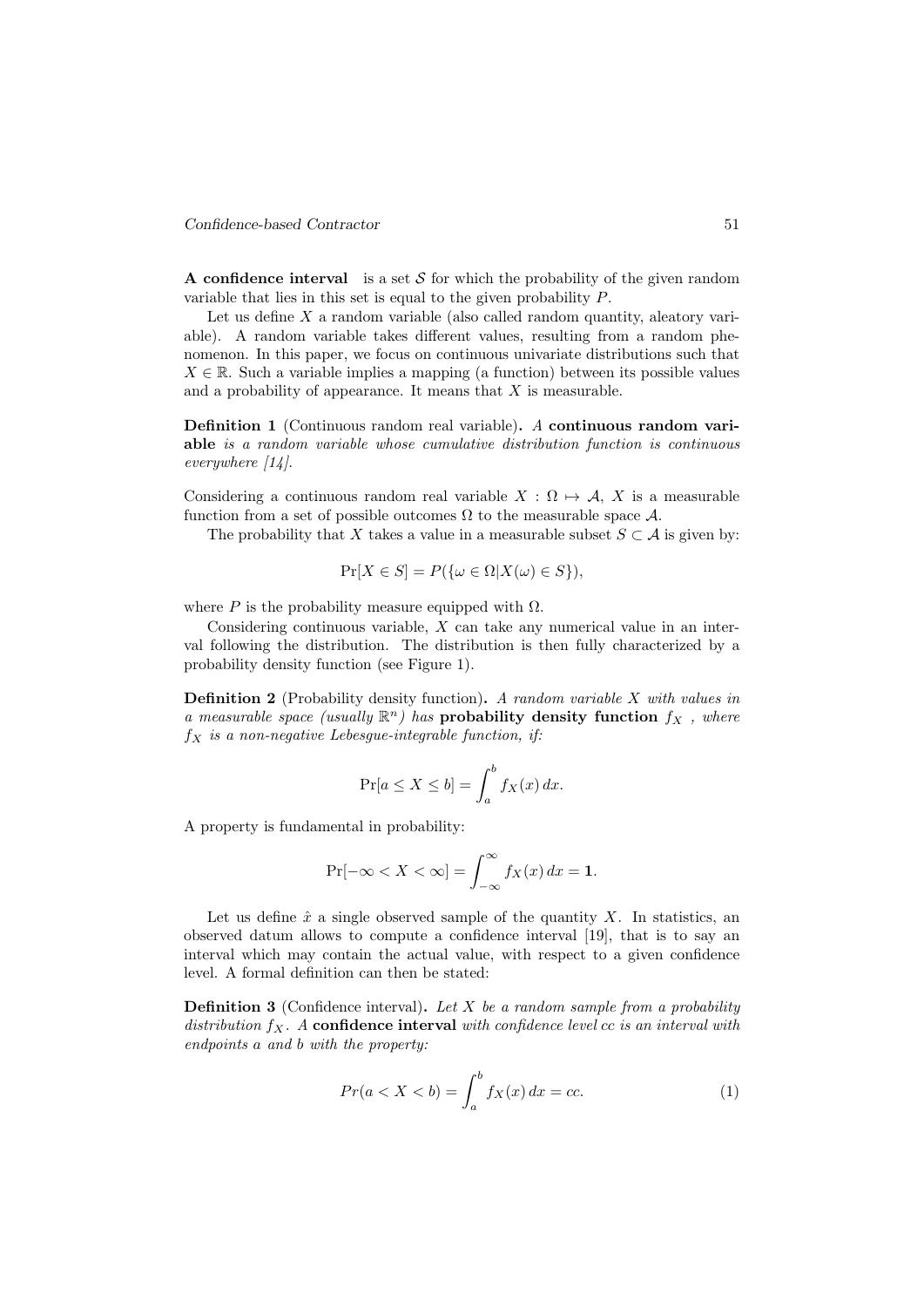

Figure 1: Probability density function of a variable  $X$ .

For example, considering a confidence level  $CL = 95\%$ , one can define the confidence interval  $C_{95\%}$ . This interval can be obtained by observation (statistical approach) or with the help of a known distribution (probability approach). A new measurement  $\hat{x}$  coming from the (same) experiment will be in the associated confidence interval such that:

$$
\hat{x} \in C_{95\%}
$$
 95% of the time.

Figure 2 illustrates the concept of confidence interval and confidence level for a normal distribution.

In the particular case of symmetric distribution and regarding centered confidence intervals, they follow the inclusion property:

$$
CL_1 < CL_2 \implies C_{CL_1} \subset C_{CL_2}
$$

For example,  $C_{90\%} \subset C_{95\%}$ .

Remark 1. The extremal values for a confidence level have a particular meaning: 0% means that there is no chance that a future observation will follow the previous observations, while 100% means that it is sure that a future observation will follow the previous observations.

In the following, the distribution are considered symmetric. Therefore, we mainly focus on normal dstribution.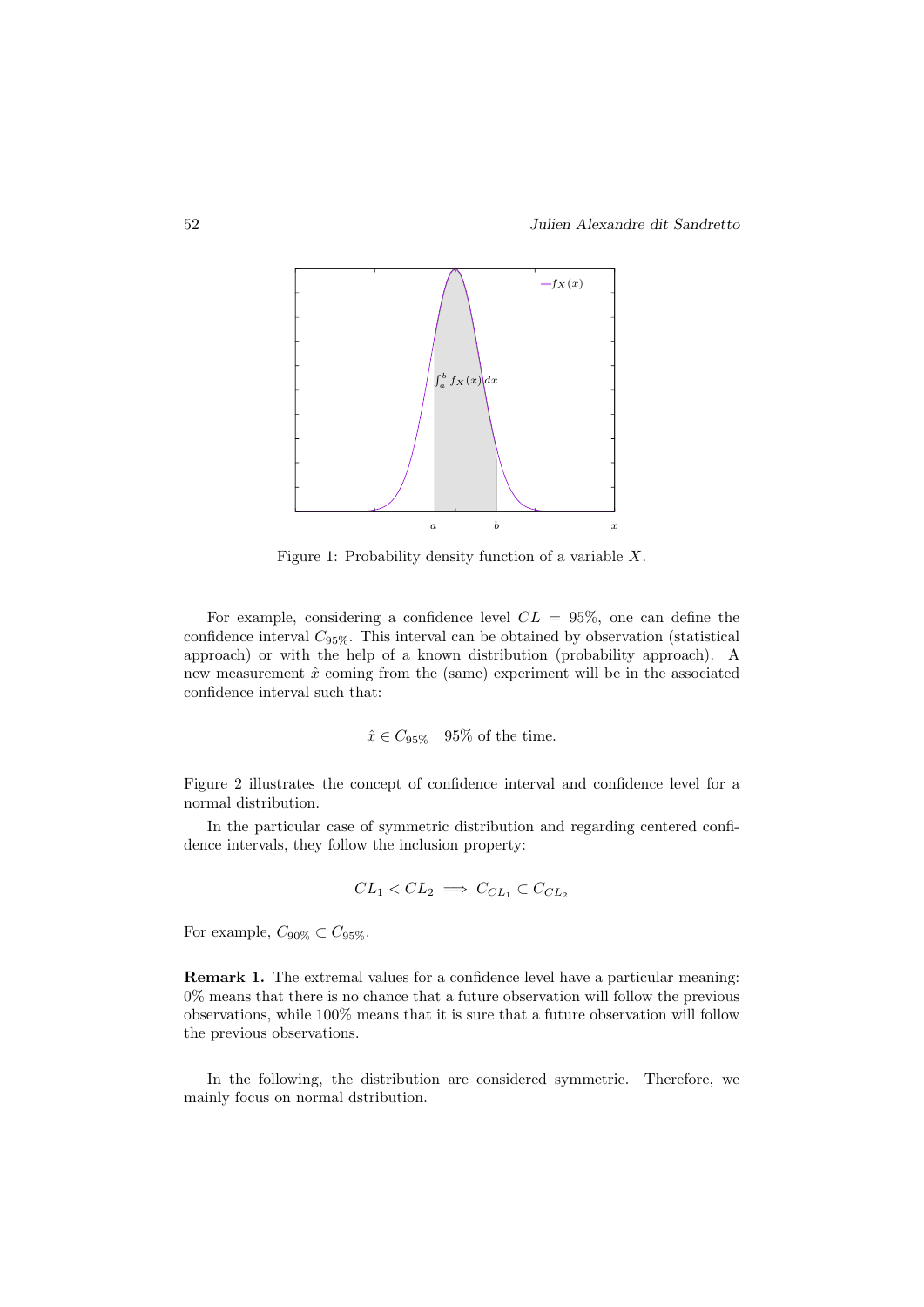### 3 Interval Analysis and Probability

### 3.1 Introduction to intervals

The simplest and most common way to represent and manipulate sets of values is interval arithmetic (see [15]). An interval  $[x_i] = [x_i, \overline{x_i}]$  defines the set of reals  $x_i$ such that  $x_i \leq x_i \leq \overline{x_i}$ . In denotes the set of all intervals over reals. The size or the width of  $[x_i]$  is denoted by  $w([x_i]) = \overline{x_i} - \underline{x_i}$ .

Interval arithmetic extends to IR elementary functions over R. For instance, the interval sum, i.e.,  $[x_1] + [x_2] = [x_1 + x_2, \overline{x_1} + \overline{x_2}]$ , encloses the image of the sum function over its arguments. An interval vector or a *box*  $[\mathbf{x}] \in \mathbb{IR}^n$ , is a Cartesian product of  $n$  intervals. The enclosing property basically defines what is called an interval extension or an inclusion function.

**Definition 4** (Inclusion function). Consider a function  $f : \mathbb{R}^n \to \mathbb{R}^m$ , then [f]:  $\mathbb{IR}^n \to \mathbb{IR}^m$  is said to be an extension of f to intervals if

 $\forall [\mathbf{x}] \in \mathbb{IR}^n, \quad [f]([\mathbf{x}]) \supseteq \{f(\mathbf{x}), \mathbf{x} \in [\mathbf{x}]\}$ .

It is possible to define inclusion functions for all elementary functions such as  $\times, \div$ , sin, cos, exp, etc. The *natural* inclusion function is the simplest to obtain: all occurrences of the real variables are replaced by their interval counterpart and all arithmetic operations are evaluated using interval arithmetic. More sophisticated inclusion functions such as the centered form, or the Taylor inclusion function may also be used (see [11] for more details).

Combining the inclusion function and the rectangle rule, integral can be bounded following:

$$
\int_a^b f(x) \, dx \in (b-a) \cdot [f]([a, b])
$$



Figure 2: Confidence intervals and confidence levels.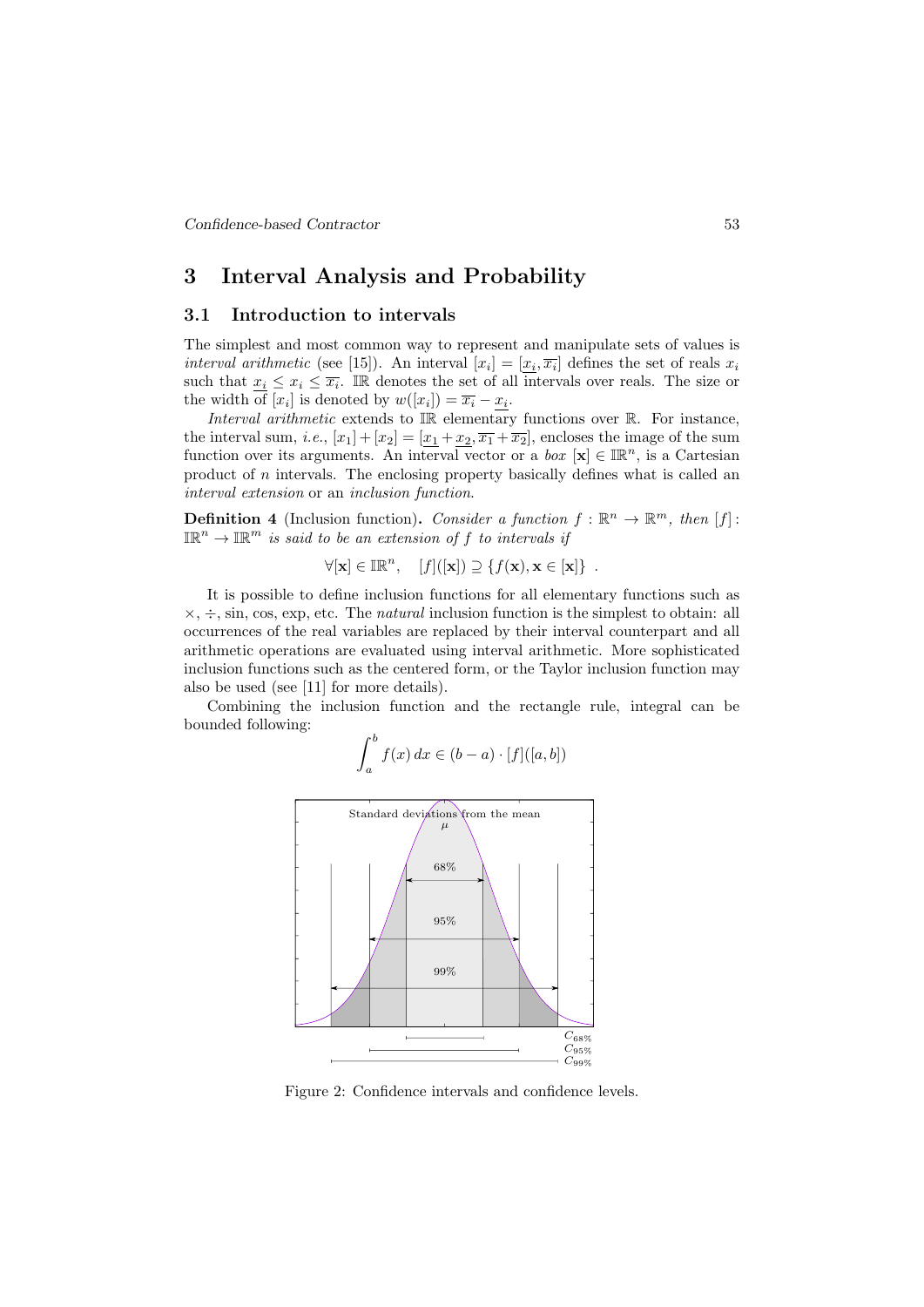

Figure 3: Computation of  $\int_{-5}^{5} \sin(0.5x) dx$ . With interval [-5,5] (in light grey), result is  $[-10, 10]$  while with two intervals  $([-5, 0], [0, 5])$  (in darker grey) we obtain  $[-5, 5]$ .

In order to obtain a better approximation, a discretization of the integral can be used, as shown in Figure 3:

$$
\int_{a}^{b} f(x) dx = \sum_{i=1}^{n} \int_{k_{i}}^{k_{i+1}} f(x) dx \in \sum_{i=1}^{n} (k_{i+1} - k_{i}) \cdot [f]([k_{i}, k_{i+1}]), \tag{2}
$$

with  $k_1 = a$  and  $k_{n+1} = b$ .

Notations: In the following, we denote by 1.2[3, 4] the interval [1.23, 1.24].

#### 3.2 Intervals and probability

A random variable X with a probability density  $f_X$  is observed via a measurement device. We consider that the density is defined by  $\mu$ , a mean or expectation of the distribution, and  $\sigma$  a standard deviation. An observed sample is denoted by  $\hat{x}$ , given with the device associated uncertainty  $\pm m$ . An interval containing the actual value can be defined as  $[x] = [\hat{x} - m, \hat{x} + m]$  (bias can also be added). For example, we consider that X follows a normal distribution, such that

$$
f_X(x|\mu,\sigma) = \frac{1}{\sqrt{2\pi\sigma^2}} e^{-\frac{(x-\mu)^2}{2\sigma^2}}
$$

with  $\mu = 1.0$  and  $\sigma = 1.0$  (then the variance  $\sigma^2 = 1.0$ ). Interval arithmetic and Equation  $(2)$  allow us to compute an enclosure of the integral of the density between 0 and 1 (*i.e.*, the probability  $Pr[0 \le X \le 1]$ ), as depicted in Figure 4. The computed result with  $n = 100$  is 0.34[05578, 21275] (while a mathematical tool<sup>1</sup> using floating

<sup>&</sup>lt;sup>1</sup>Matlab was used for this comparison.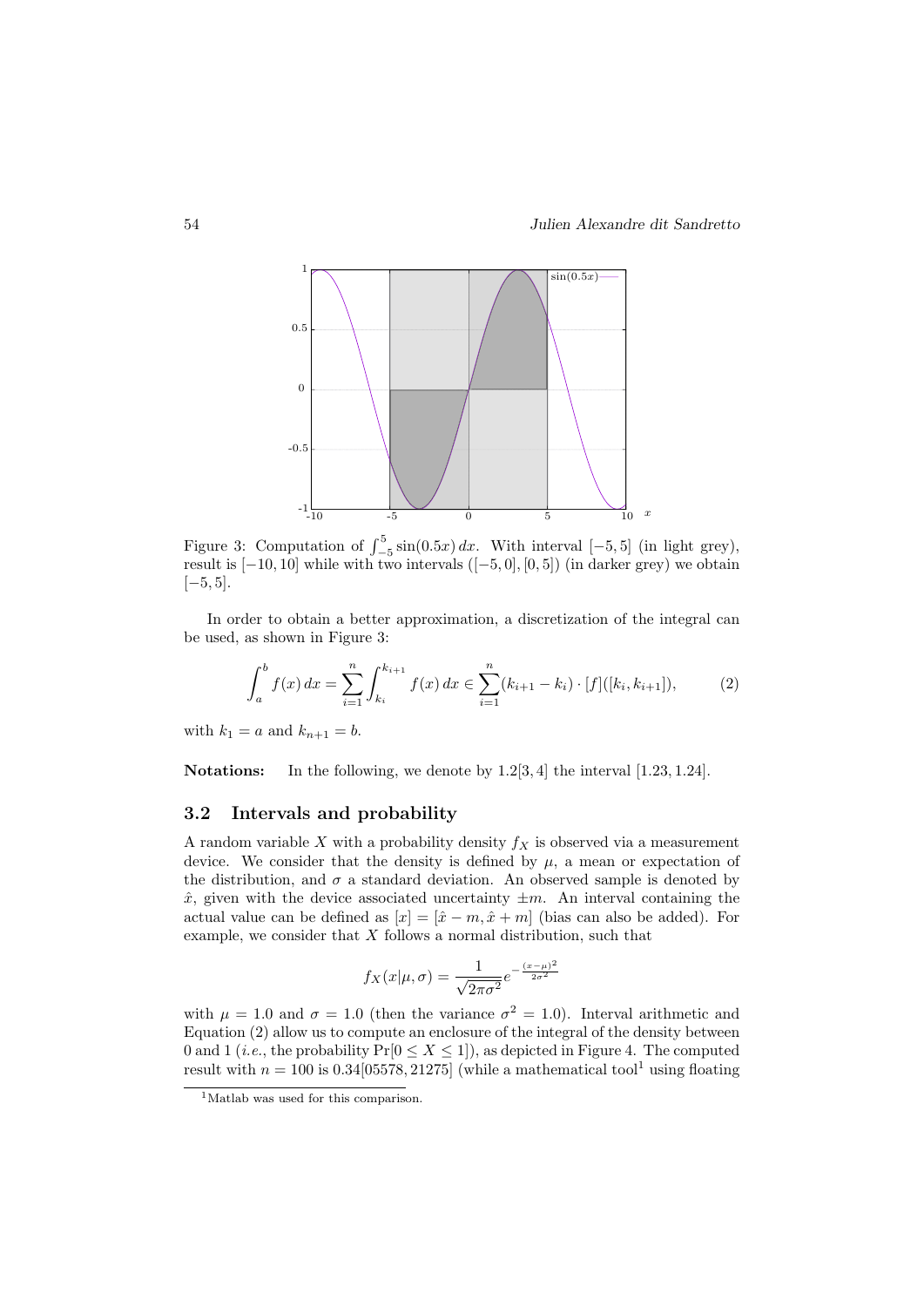numbers computes 0.341345). Using symmetry, the integral between 0 and 2, that is to say between  $\mu - \sigma$  and  $\mu + \sigma$ , is included in 0.68[11, 42], which contains the theoretical confidence level (68.27%) for the confidence interval  $[\mu - \sigma, \mu + \sigma]$ .



Figure 4: Interval computation of the integral of a probability density (for a normal distribution).

In theory, about 95% of the values lie within two standard deviations, that is to say in the interval  $[\mu-2\sigma, \mu+2\sigma]$ . With interval analysis, the obtained probability is 0.9[48, 61], with  $n = 100$ , while with  $n = 1000$  it is reduced to 0.95[38, 51] (the approximation is better).

Remark 2. The extremal values for a confidence level have a particular meaning (see Remark 1). We define the associated confidence intervals such that  $C_{0\%} = \emptyset$ and  $C_{100\%} = [-\infty, \infty]$ .

# 4 Confidence-based Contractor

The main idea of our contribution is that a measurement provides an interval (by considering the uncertainty of the measurement device) which is guaranteed to contain the actual quantity<sup>2</sup> , but sometimes too pessimistic to be workable. In addition to an enclosure, the observed variable can be associated to a probability distribution. Our idea is to combine an interval provided by a measurement and the probability distribution by establishing a confidence level on the quantity.

#### 4.1 A confidence-based contractor

A generic contractor  $Cr$  must satisfy two properties [11]:

• Contractance :  $\forall [x] \in \mathbb{IR}, Cr([x]) \subset [x],$ 

<sup>2</sup>Outliers are not considered in this paper.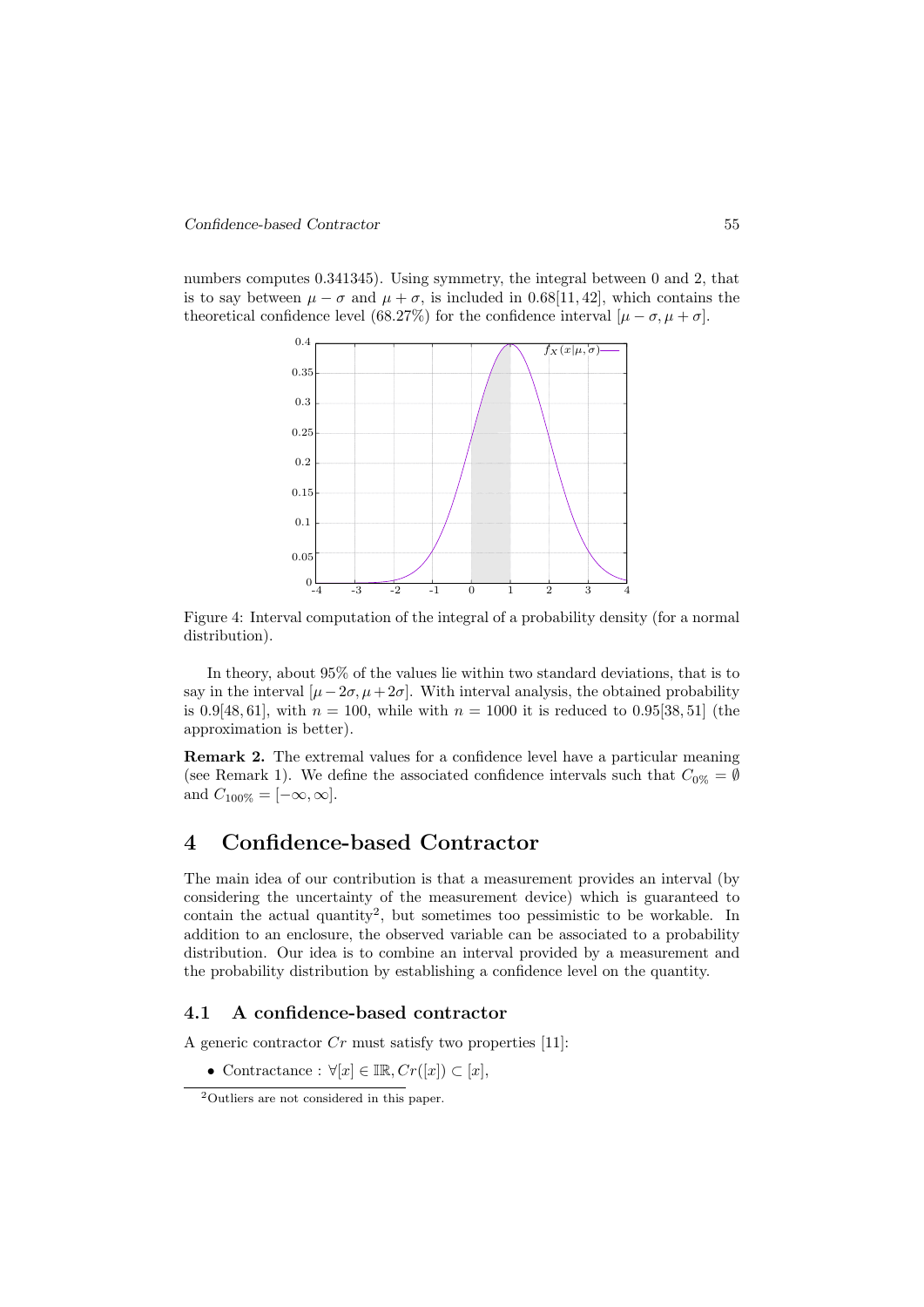• Correctness :  $\forall [x] \in \mathbb{IR}, [x] \cap \mathbb{S} \subseteq Cr([x])$  (with  $\mathbb S$  the solution set).

We propose a confidence-based contractor, denoted Cbc, defined as follows:

$$
Cbc([x]|f_X,cc): \quad \mathbb{IR} \quad \mapsto \mathbb{IR}
$$

$$
[x] \quad \to [x] \cap [y]
$$

with [y] defined such that  $Pr(x \in [y]) = \int_{[y]} f_X(x) dx = cc$  ([y] is the confidence interval), cc being the confidence coefficient  $(0 \leq cc \leq 1)$ . For example, one can use the parameter assignment  $cc = 0.68$  for a confidence level of 68%.

#### Proposition 1. The confidence-based contractor is a contractor.

Proof. Two properties have to hold: contractance and correctness. The **contrac**tance is obvious because the confidence-based contractor uses the intersection operation, and  $[x] \cap [y] \subseteq [x], \forall [y]$ . Correctness is more complex to handle as a new type of correctness needs to be introduced: the confidence correctness. Confidence correctness means that if the confidence given on the quantity is well estimated for a sample, then the variable lies in the corresponding confidence interval with the associated probability and then the correctness holds. Therefore, if the correctness may not hold, the confidence correctness holds (all computations are conducted with validated interval arithmetic). For example, the 90%-correctness holds, except for 10% of the samples.  $\Box$ 

Figure 5 illustrates the effect of the confidence-based contractor applied to the following example:

**Example 1.** Let  $X$  a random variable with a normal distribution, such that

$$
f_X(x|\mu,\sigma) = \frac{1}{\sqrt{2\pi\sigma^2}}e^{-\frac{(x-\mu)^2}{2\sigma^2}}
$$

with  $\mu = 1.0$  and  $\sigma = 1.0$ . The quantity X is observed and one measurement is obtained:  $[x] = [0.7, 2.1]$ . A confidence level of 68.27% is given on X, that is to say that we are confident on the accuracy of the observations, so  $X$  stays close to its mean. Our method computes the contraction such that:

$$
Cbc([0.7, 2.1]|(1.0, 1.0), 0.6827) = [0.7, 2.1] \cap [0.0, 2.0]
$$
  
= [0.7, 2.0]

So the upper bound is reduced with respect to the confidence level. The pessimism induced by interval approach is thus limited.

As seen before, two special cases can be described:

- $\forall [x], Cbc([x] | f_X, 0) = \emptyset$  (annihilating element)
- $\forall [x], Cbc([x][f_X, 1) = [x]$  (identity element)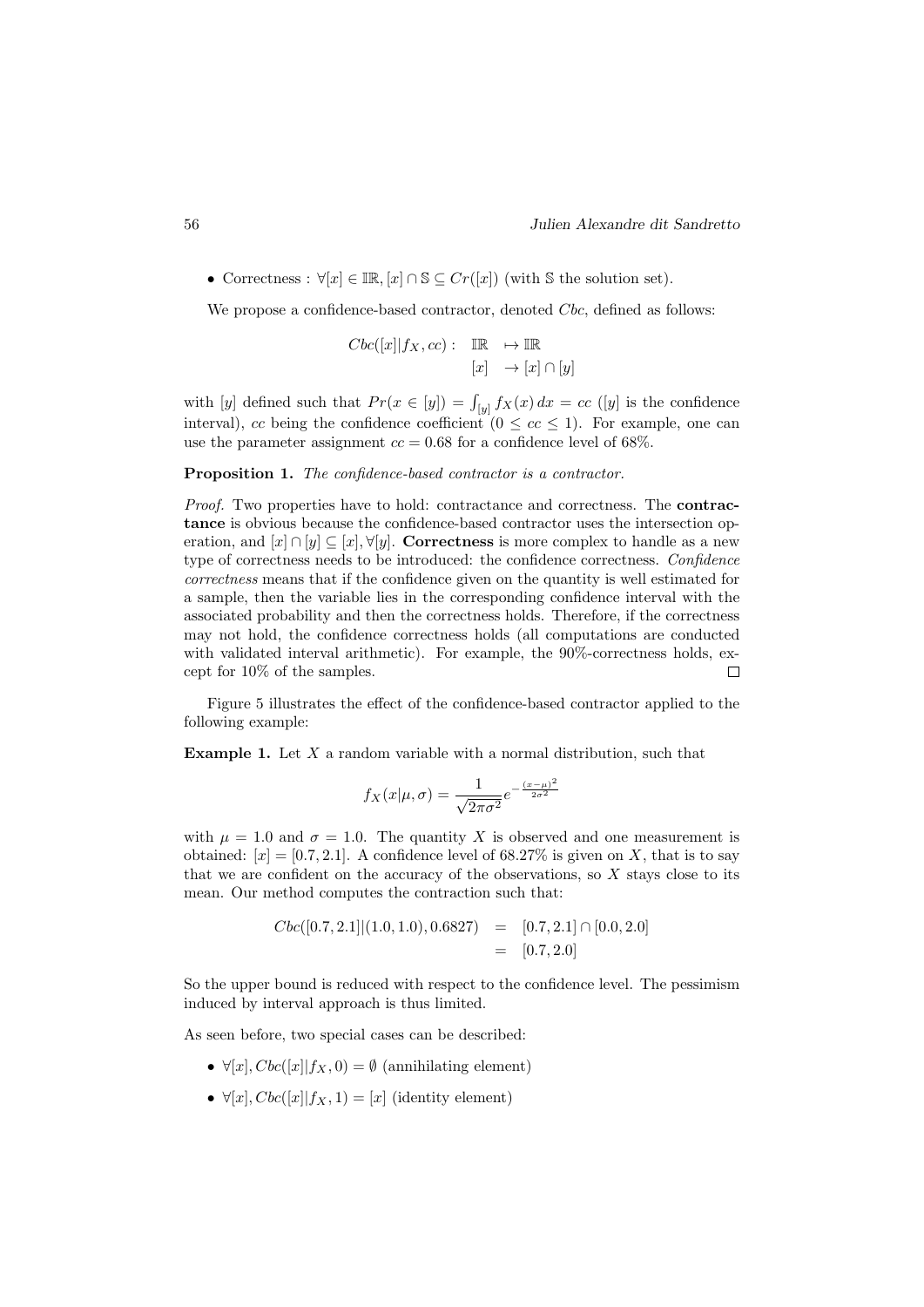

Figure 5: Illustration of confidence-based contraction.

For two different confidence coefficients  $cc_1$  and  $cc_2$  such that  $cc_1 < cc_2$ , the following order holds:

$$
\forall [x], Cbc([x]|f_X, cc_1) \subset Cbc([x]|f_X, cc_2)
$$

The contractor Cbc can be composed with other contractors or with itself. The order previously shown leads to two particularities:

- $\forall [x], Cbc(Cbc([x][f_X, cc_2)]f_X, cc_1) = Cbc([x][f_X, cc_1)$
- $\forall [x], Cbc(Cbc([x][f_X, cc_1)]f_X, cc_2) = Cbc([x][f_X, cc_1)$

That is to say that the lower confidence coefficient is primary. The standard operations on sets can be extended to this specific contractor:

- $(Cbc([x||f_X, cc_1) \cap Cbc([x||f_X, cc_2))([x]) = Cbc([x||f_X, cc_1)$  (intersection)
- $(Cbc([x||f_X, cc_1) \cup Cbc([x||f_X, cc_2))([x]) = Cbc([x||f_X, cc_2)$  (union)

Remark 3. As a confidence interval is enclosed by its support interval (which guarantee the enclosure of the quantity), outliers can be automatically detected and rejected. Our approach can then be able to produce robust confidence intervals.

#### 4.2 Computation of confidence interval

The confidence-based contractor presented in this paper needs the computation of the confidence interval associated to a given confidence level. Three cases can be detailed:

• Case 1: a well known probability distribution and a particular confidence level with known confidence interval. For example, a normal distribution with a 95% confidence level gives a confidence interval  $[\mu - 2\sigma, \mu + 2\sigma]$ .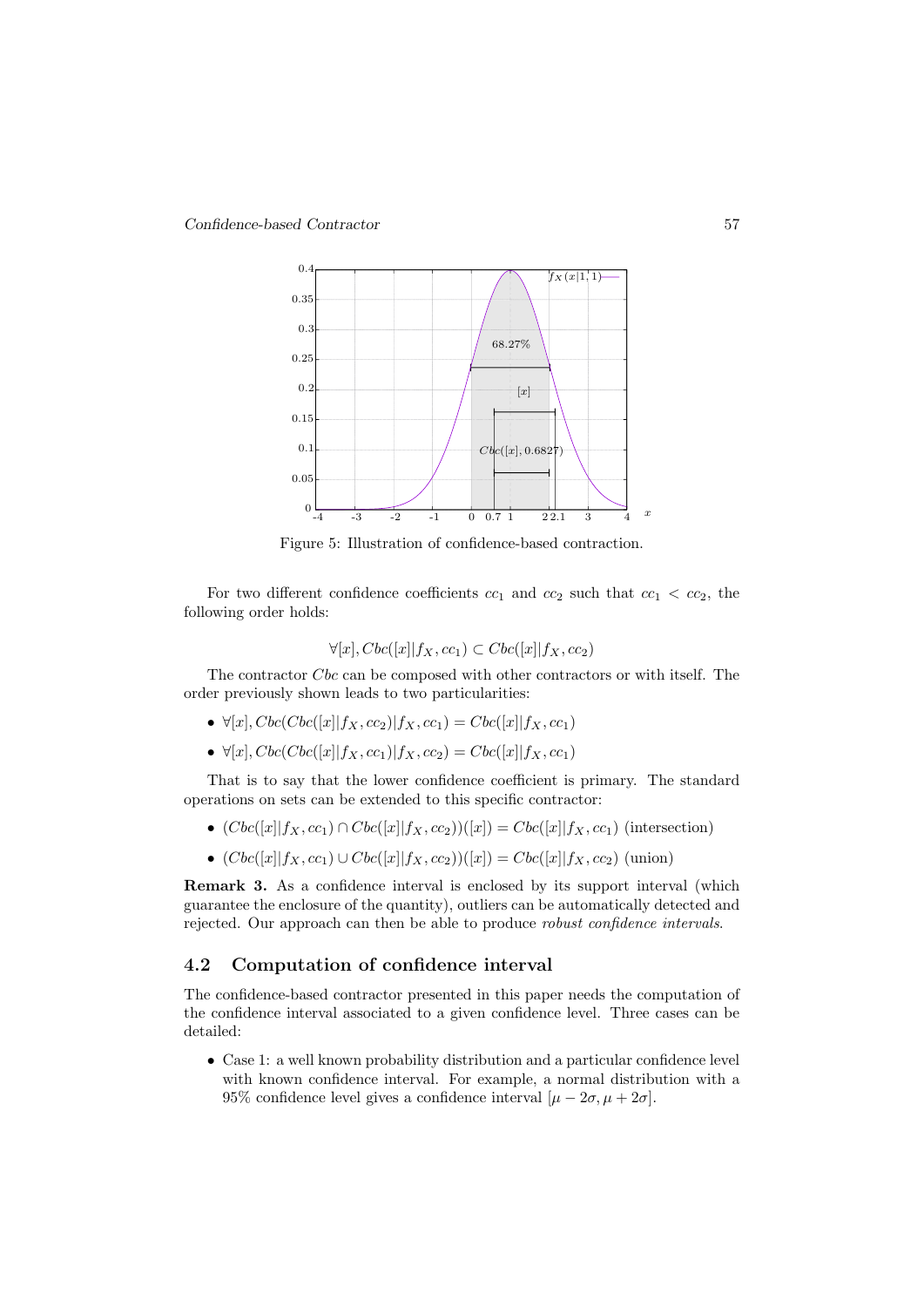- Case 2: a probability distribution with a known inverse function, such as the inverse of error function for Gaussian density function (*i.e.*  $erf^{-1}$ ).
- Case 3: the general symmetric case without any particular values.

We focus on the third case with the presentation of Algorithm 1. This algorithm follows a predictor-corrector based approach. This latter needs guesses  $a$  and  $b$ . For mean-centered confidence intervals, a and b have to be chosen such that  $\mu = \frac{a+b}{2}$ (but it is not mandatory, in presence of bias for example). Two operations are also needed to implement this algorithm: Narrow and Widen. Widen is equivalent to an inflation of a well chosen percentage  $(e,q. 1\%)$ , while Narrow is a deflation of the same percentage.

We apply the proposed algorithm to Example 1 for different confidence levels. The results are gathered in Table 1 and plotted in Figure 6. Experiments are as follows: for different confidence levels  $cc_i$  from 10% to 99% – and with the particular value  $68.27\%$  – (first column of Table 1), we apply the contractor  $Cbc([-5, 5]|f<sub>X</sub>, cc<sub>i</sub>)$ , with  $f<sub>X</sub>$  from Example 1. It provides several contracted confidence intervals (second column of Table 1). Then, for all these confidence intervals, we compute the probability for the variable to be in the confidence interval with the method presented in Section 3.2 (third column of Table 1) for verification.

Remark 4. In the case of a non symmetric distribution, the maximal confidence interval can be computed to obtain a one-to-one application between a confidence coefficient  $cc$  and confidence interval  $[a, b]$ . The maximal confidence interval is defined by:

$$
\max_{[a,b]} ||b - a||, \quad \Pr[a \le X \le b] = cc \tag{3}
$$

# 5 Application to Reachability

As an application, we propose to compute the reachability of Ordinary Differential Equations (ODEs) from an interval initial value. We imagine that the initial value

Algorithm 1 Confidence interval computation

**Require:** A distribution  $f_X$ , a confidence coefficient cc, guesses for the bounds of confidence interval  $a$  and  $b$ Compute  $[P_{a,b}] = Pr[a \leq X \leq b] = \int_a^b f_X(x) dx$  with the interval method presented in Section 3 while  $cc \notin [P_{a,b}]$  do if  $cc < [P_{a,b}]$  then Narrow  $[a, b]$ else Widen  $[a, b]$ end if Compute  $[P_{a,b}] = Pr[a \le X \le b] = \int_a^b f_X(x) dx$ end while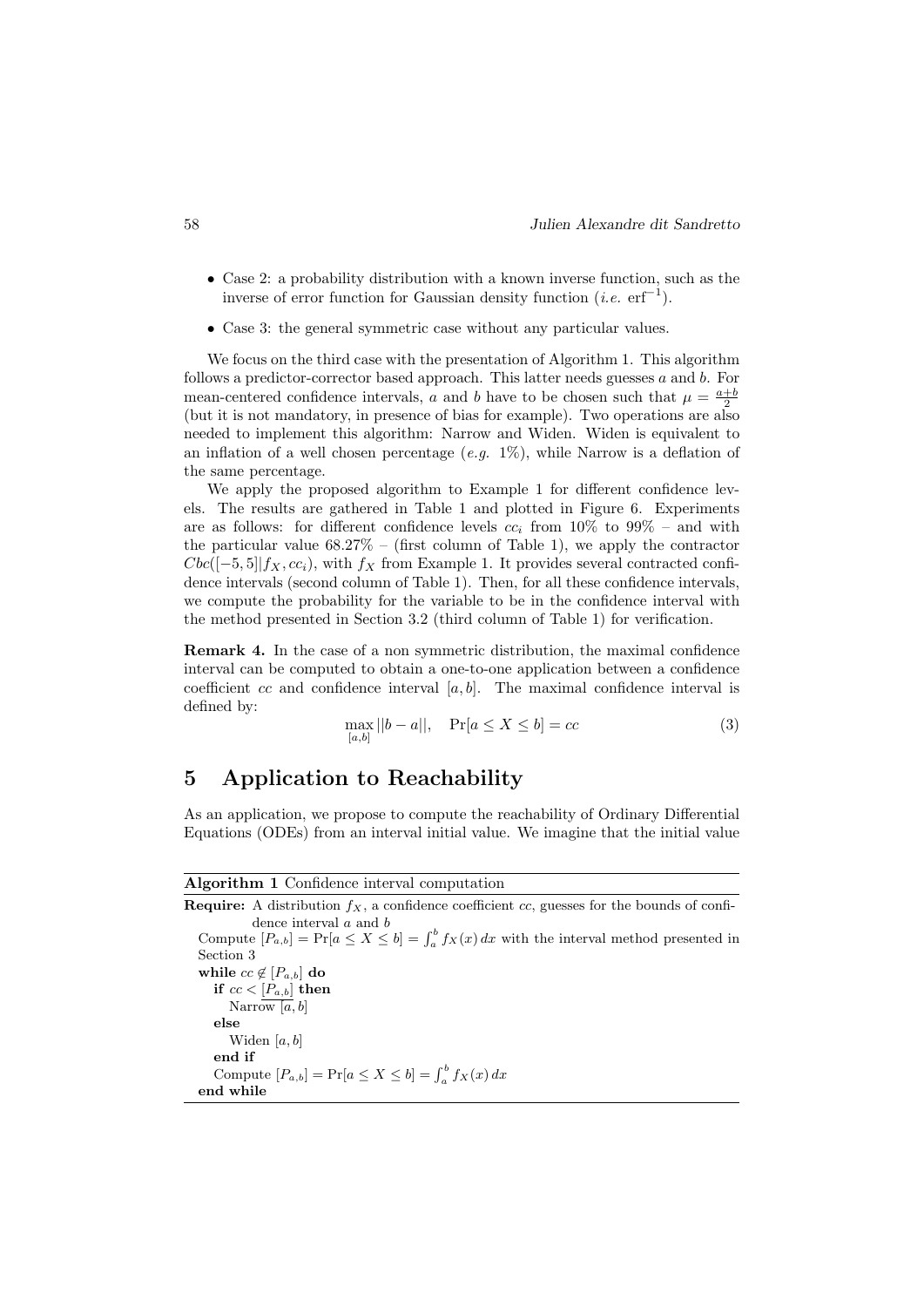#### Confidence-based Contractor 59

Table 1: Confidence intervals for different values of confidence level and computed probabilities.

| Confidence | <b>Interval</b>     | Probability      |
|------------|---------------------|------------------|
| 10%        | [0.8743, 1.1256]    | [0.0999, 0.1000] |
| 20%        | [0.7466, 1.2533]    | [0.1999, 0.2000] |
| $30\%$     | [0.6146, 1.3853]    | [0.2999, 0.3000] |
| 40\%       | [0.4756, 1.5243]    | [0.3999, 0.4000] |
| $50\%$     | [0.3256, 1.6743]    | [0.4998, 0.5000] |
| $60\%$     | [0.1581, 1.8418]    | [0.5999, 0.6003] |
| 68.27%     | [0, 2]              | [0.6824, 0.6830] |
| $70\%$     | $[-0.0362, 2.0362]$ | [0.6995, 0.7002] |
| $80\%$     | $[-0.2800, 2.2800]$ | [0.7988, 0.8000] |
| $90\%$     | $[-0.6450, 2.6450]$ | [0.8990, 0.9010] |
| 95%        | $[-0.9500, 2.9500]$ | [0.9475, 0.9501] |
| 99%        | $[-1.5200, 3.5200]$ | [0.9863, 0.9901] |



Figure 6: Confidence intervals for different values of confidence level with respect to computed probabilities.

is provided by a measurement and that different confidence levels can be considered. The proposed confidence-based contractor can then be used to reduce the initial interval. We solve the Initial Value Problem (IVP) for all the obtained intervals by the help of validated integration. The collection of computed reachable sets is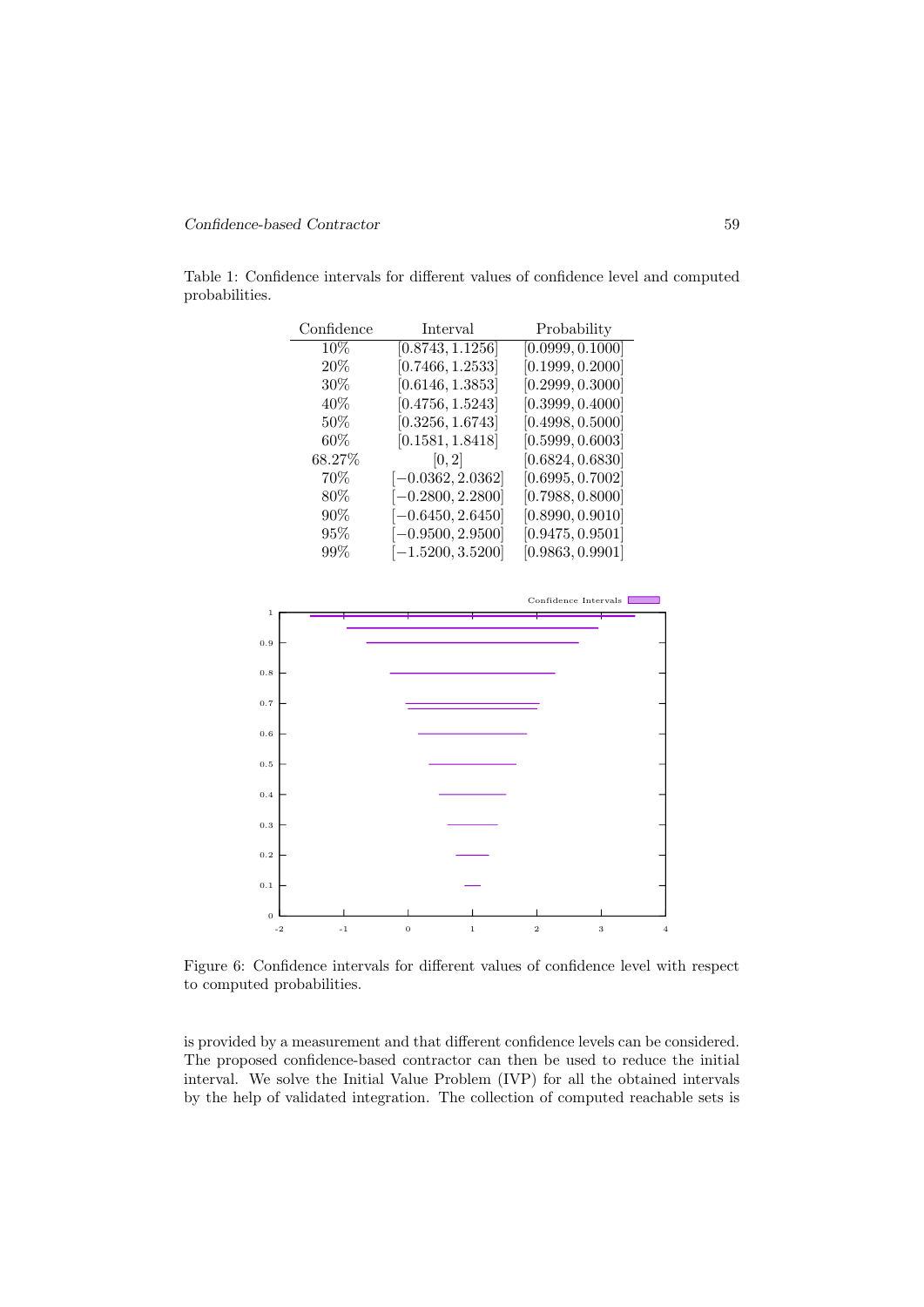depicted through a kind of potential cloud that is useful for verification, control synthesis, or validation problems on ODEs. An approach consisting also in the propagation of probabilities through an initial value problem with ODE has been proposed in last decade [13]. If the goal is the same, how to add information coming from a probability knowledge to the reachability analysis, the technique is different. In [13], authors exploit Taylor models to reprensent uncertainties (mainly on parameters), and propagate them into an integration process to compute fuzzy trajectories (see [22] for fuzzy sets). Our contribution is mainly based on confidence level, this concept is not considered in [13]. Nevertheless, an example from this latter is studied in Section 5.3 to compare and discuss both approaches.

#### 5.1 Integration and propagation

#### 5.1.1 Validated simulation

When dealing with validated computation, mathematical representation of an IVP-ODE is as follows:

$$
\begin{cases} \dot{\mathbf{y}}(t) = g(t, \mathbf{y}(t)) \\ \mathbf{y}(0) \in [\mathbf{y}_0] \subseteq \mathbb{R}^n. \end{cases} \tag{4}
$$

We assume that  $g: \mathbb{R} \times \mathbb{R}^n \to \mathbb{R}^n$  is continuous in t and globally Lipschitz in y, so Equation (4) admits a unique solution.

The set (expressed as a box)  $[y_0]$  of initial conditions is used to model some (bounded) uncertainties. For a given initial condition  $y_0 \in [y_0]$ , the solution at time  $t > 0$ , when it exists, is denoted  $y(t; y_0)$ . The goal, for **validated numerical integration** methods, is then to compute the set of solutions of Equation  $(4)$ , *i.e.*, the set of possible solutions at time  $t$  given the initial condition in the set of initial conditions  $[y_0]$ :

$$
\mathbf{y}(t;[\mathbf{y}_0]) = \{ \mathbf{y}(t; \mathbf{y}_0) \mid \mathbf{y}_0 \in [\mathbf{y}_0] \}. \tag{5}
$$

Validated numerical integration schemes, exploiting set-membership framework, aim at producing the solution of the IVP-ODE that is the set defined in Equation (5). It results in the computation of an outer approximation of  $y(t; [y_0])$ . The use of set-membership computation for the problem described above makes possible the design of an inclusion function for the computation of  $[y](t; [y_0])$ , which is an outer approximation of  $y(t; [y_0])$  defined in Equation (5). To do so, a sequence of time instants  $t_1, \ldots, t_n$  such that  $t_1 < \cdots < t_n$  and a sequences of boxes  $[\mathbf{y}_1], \ldots, [\mathbf{y}_n]$  such that  $\mathbf{y}(t_{i+1}; [\mathbf{y}_i]) \subseteq [\mathbf{y}_{i+1}], \forall i \in [0, n-1]$  are computed. From  $[\mathbf{y}_i]$ , computing the box  $[\mathbf{y}_{i+1}]$  is a classical 2-step method (see [12]):

- *Phase 1:* compute an a priori enclosure  $[\tilde{\mathbf{y}}_i]$  of the set  ${\mathbf y}(t_k;{\mathbf y}_i) \mid t_k \in$  $[t_i, t_{i+1}], \mathbf{y}_i \in [\mathbf{y}_i]$ , such that  $\mathbf{y}(t_k; [\mathbf{y}_i])$  is guaranteed to exist,
- Phase 2: compute a tight enclosure of the solution  $[\mathbf{y}_{i+1}]$  at time  $t_{i+1}$ .

Two main approaches can be used to compute the tight enclosure in Phase 2. The first one, and the most used, is the Taylor method [15, 17]. The second one, more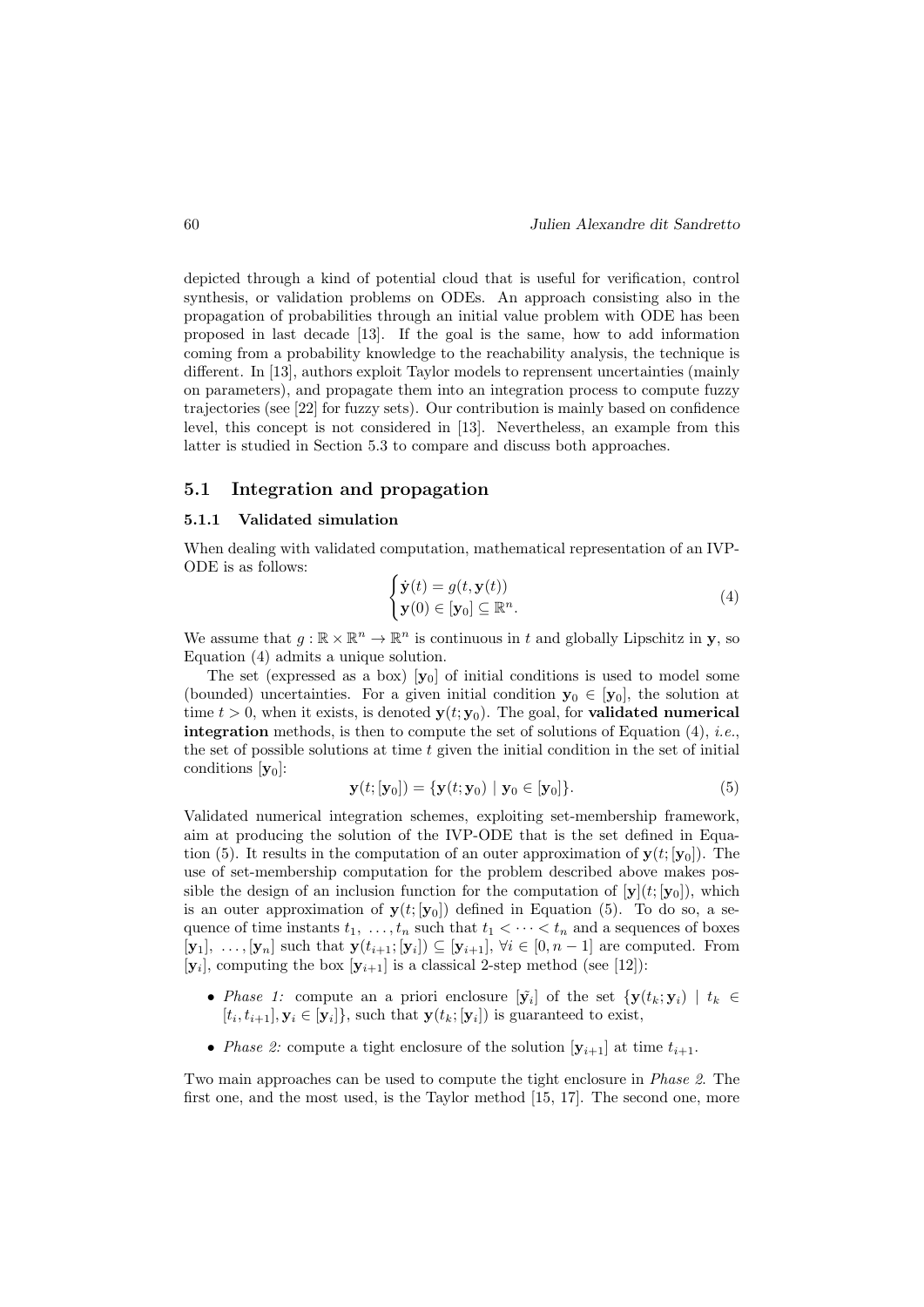recently studied, is the validated Runge-Kutta approach [3]. The reachability consists in computing the enclosure of the set of states at a specific instant  $\tau$  as defined above by  $[\mathbf{y}(\tau);\mathbf{y}_0]].$ 

#### 5.1.2 Propagation

The procedure given in Section 5.1.1, applied to Equation (5), produces a reachable tube based on time discretization as depicted in Figure 7. Considering an initial value  $[\mathbf{y}_0]^*$  such that  $[\mathbf{y}_0]^* \subseteq [\mathbf{y}_0]$ , a **propagation** procedure [2] can be performed to compute the solution of the IVP-ODE:

$$
\begin{cases} \dot{\mathbf{y}}(t) = g(t, \mathbf{y}(t)) \\ \mathbf{y}(0) \in [\mathbf{y}_0]^* \subseteq \mathbb{R}^n. \end{cases} \tag{6}
$$

by keeping in mind the fact that  $\mathbf{y}(t; [\mathbf{y}_0]^*) \subseteq \mathbf{y}(t; [\mathbf{y}_0])$ ,  $\forall t$ . We propagate along the discretization the contraction of the initial state with the help of a Runge-Kutta based contractor as proposed in [3]. The resulting reachable tube is showed in Figure 7.

One simulation followed by several propagation is much faster than several simulations [2] due to the economy of the dynamic discretization re-computation and the conservation of the first phase results (which is the more time-consuming step).



Figure 7: Continuous reachable tube (in blue) and propagation (in red) of a new initial condition  $[y_0]^*$  (with  $[y_0]^* \subset [y_0]$ ).

#### 5.2 Potential clouds

The formalism of clouds has been proposed in [18] to handle uncertainties. With clouds, uncertainties are seen as safety constraints. The potential clouds can be exploited for high dimensional and non-formalised uncertainties, as in [10].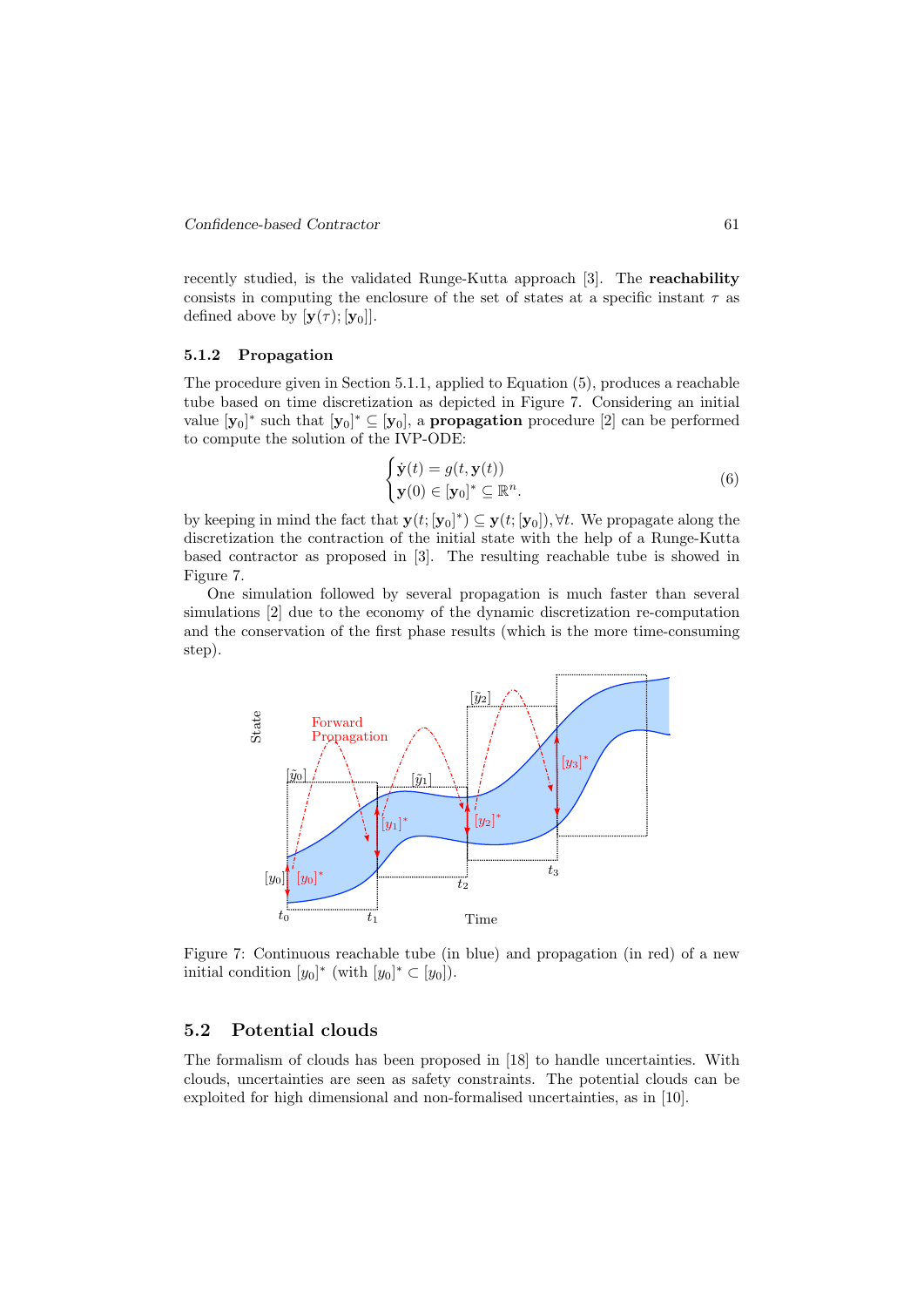From [18], the formal definition of a cloud over a set  $\mathcal M$  is a mapping **x** that associates with each  $\xi \in \mathcal{M}$  a nonempty, closed and bounded interval  $\mathbf{x}(\xi)$  such that

$$
]0,1[\subseteq \bigcup_{\xi \in \mathcal{M}} \mathbf{x}(\xi) \subseteq [0,1]. \tag{7}
$$

 $\mathbf{x}(\xi) = [\underline{x}(\xi), \overline{x}(\xi)]$  is called the level of  $\xi$  in the cloud x. A cloud and an  $\alpha$ -cut are illustrated in Figure 8.



Figure 8: A cloud over R with an  $\alpha$ -cut at  $\alpha = 0.6$ .

In the particular case where a cloud  $x$  is defined by a potential function  $V$ :  $\mathcal{M} \mapsto \mathbb{R}$  (bounded below) such that

$$
\mathbf{x}(\xi) := [Pr(V(x) > V(\xi)), Pr(V(x) \ge V(\xi))]
$$
\n(8)

that can be written  $\mathbf{x}(\xi) := [\alpha(V(\xi)), \overline{\alpha}(V(\xi))]$  where  $\alpha$ -cuts are level sets of V. In general, the probabilities are not known and then  $\alpha, \overline{\alpha} : \mathbb{R} \mapsto [0, 1]$  are assumed (we call these functions potential level maps), and x is called a potential cloud.

Regarding the definition, determining a cloud is similar to compute a lower and an upper bounds of the confidence regions for different confidence levels (a discretization from 100% to 10% for example) with the help of Cumulative Distribution Functions (CDFs). Considering multivariate problems, a potential function is used to map a multivariate random variable to a univariate one. In the following, we consider only the upper bound of the confidence regions because our main interest concerns safety.

**Proposition 2.** The collection of the reachable sets  $[\mathbf{y}(\tau; [\mathbf{y}_0]^i)], i = 1...m, \text{ with}$  $[\mathbf{y}_0]^i = Cbc([\mathbf{y}_0]|f_X, cc_i)$  is a special case of potential clouds applied to reachability.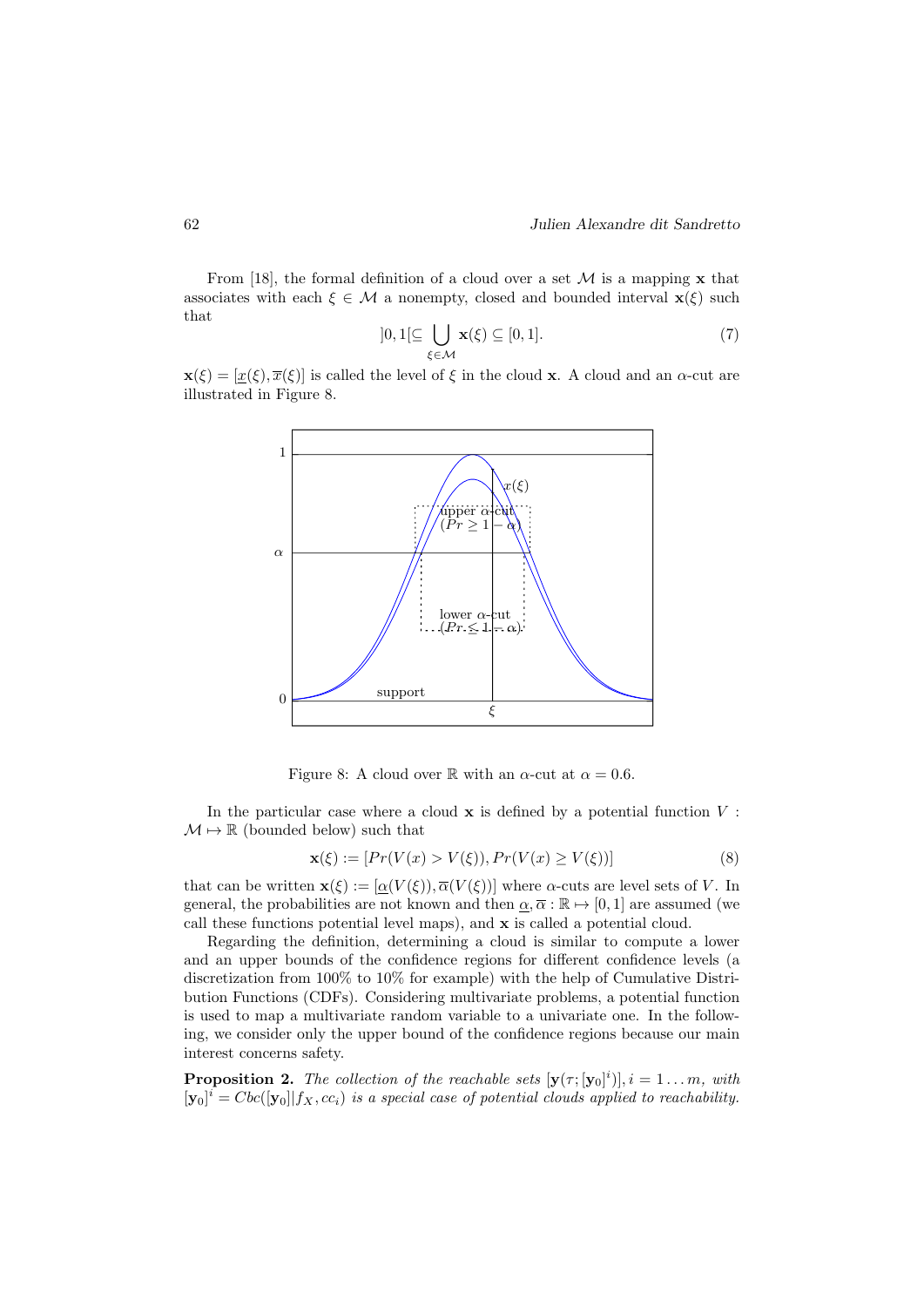#### Confidence-based Contractor 63

In order to illustrate this capability, a one-dimensional example is studied (multivariate problems can be considered by the help of a potential function).

Example 2. The following IVP is considered:

$$
\begin{cases}\n\dot{y}(t) = y \cos(y) \\
y(0) \in [0, 2]\n\end{cases}
$$
\n(9)

The initial condition follows a normal distribution, such that

$$
f_X(x|\mu,\sigma) = \frac{1}{\sqrt{2\pi\sigma^2}} e^{-\frac{(x-\mu)^2}{2\sigma^2}}
$$

with  $\mu = 1.0$  and  $\sigma = 1.0$  (same as before, recalled for clarity). The system described by Equation (9) has to reach a goal given by the interval [1.5, 1.6] at  $t = 5$ , *i.e.*,  $[y(5; [y_0])] \subset [1.5, 1.6]$ . Our objective is to prove that the system reaches its goal with respect to a confidence level given on the initial condition. Equation (9) is solved with validated simulation as described in [3]. The obtained reachable set at  $t = 5$  is  $[-276.986, 279.276]$ . The goal is then unfulfilled. With successive tests from a confidence of 90% to 10% (from pessimistic to optimistic), the confidence-based contractor is applied followed by a forward propagation along the validated simulation (as presented in Section 5.1.2).

The reachable sets of problems described by:

$$
\begin{cases}\n\dot{y}(t) = y \cos(y) \\
y(0) \in [y_0]^i = Cbc([0, 2]|f_X, cc_i)\n\end{cases}
$$
\n(10)

are gathered in Table 2.

Table 2: Confidence levels, contracted initial intervals and reachable sets.

| Confidence | Initial          | Final                 |
|------------|------------------|-----------------------|
| 90%        | [0, 2]           | $[-276.986, 279.276]$ |
| 80%        | [0, 2]           | $[-276.986, 279.276]$ |
| 70%        | [0, 2]           | $[-276.986, 279.276]$ |
| 60%        | [0.1581, 1.8418] | $[-189.871, 192.408]$ |
| $50\%$     | [0.3256, 1.6743] | [1.56281, 1.57764]    |
| 40\%       | [0.4756, 1.5243] | [1.56871, 1.57205]    |
| $30\%$     | [0.6146, 1.3853] | [1.56964, 1.57119]    |
| 20%        | [0.7466, 1.2533] | [1.57004, 1.57082]    |
| 10%        | [0.8743, 1.1256] | [1.57027, 1.57061]    |

It shows that:

• Goal can be proved to be achieved after 50%, *i.e.*, we have one chance out of two that the initial state is in the contracted interval;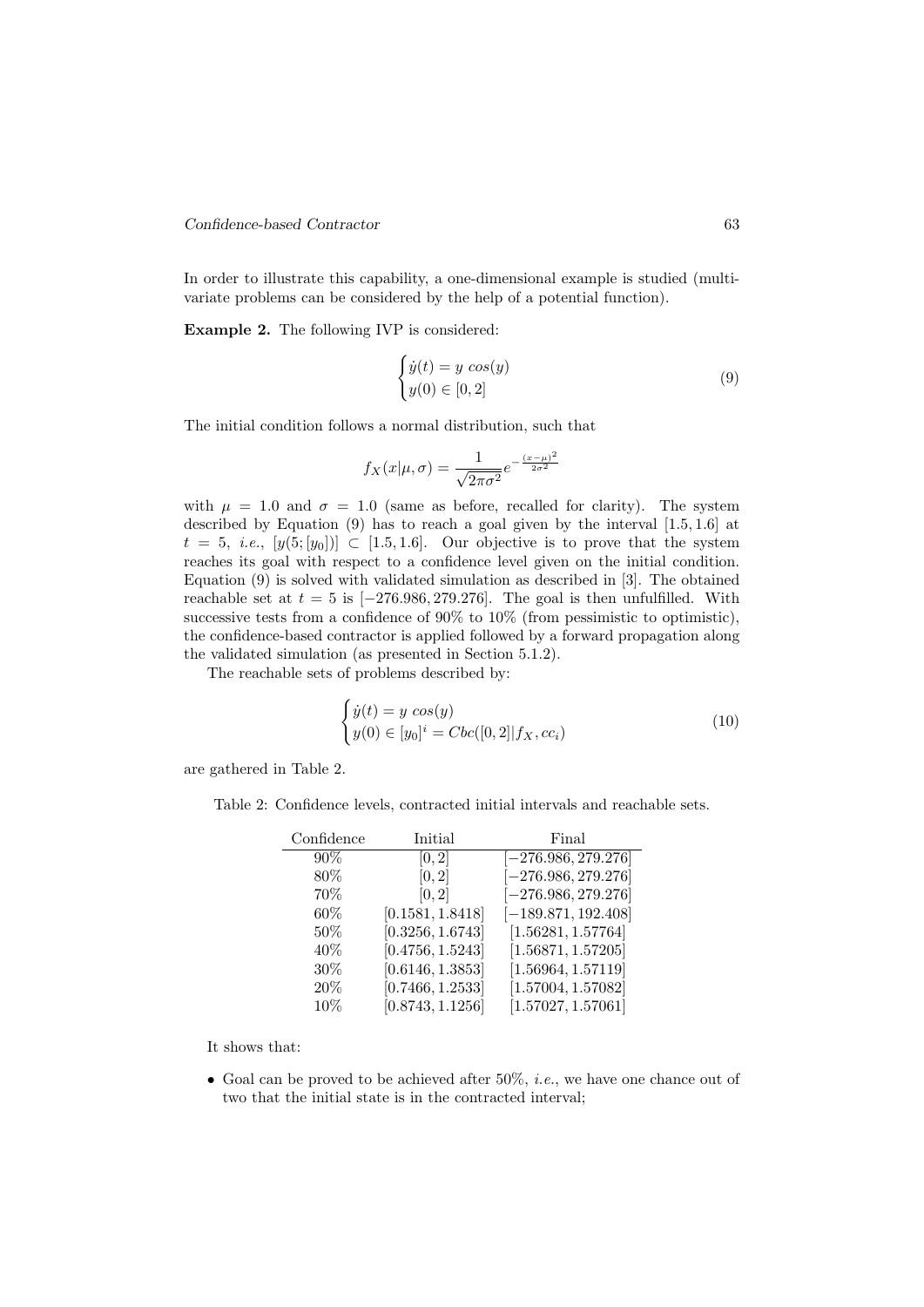- Confidence contractor has effect from 60%;
- Contraction-propagation approach reduces computation time (106 seconds for ten simulations versus 87 seconds for one simulation and nine propagations).

The trajectories for 50% and 60% are given in Figure 9. A potential cloud composed by the reachable sets for different confidence levels is depicted in Figure 10.



Figure 9: Validated trajectories for 60% (in grey waves) and for 50% (in light grey) confidence contraction.



Figure 10: Reachable set for different confidence levels presented as a potential cloud.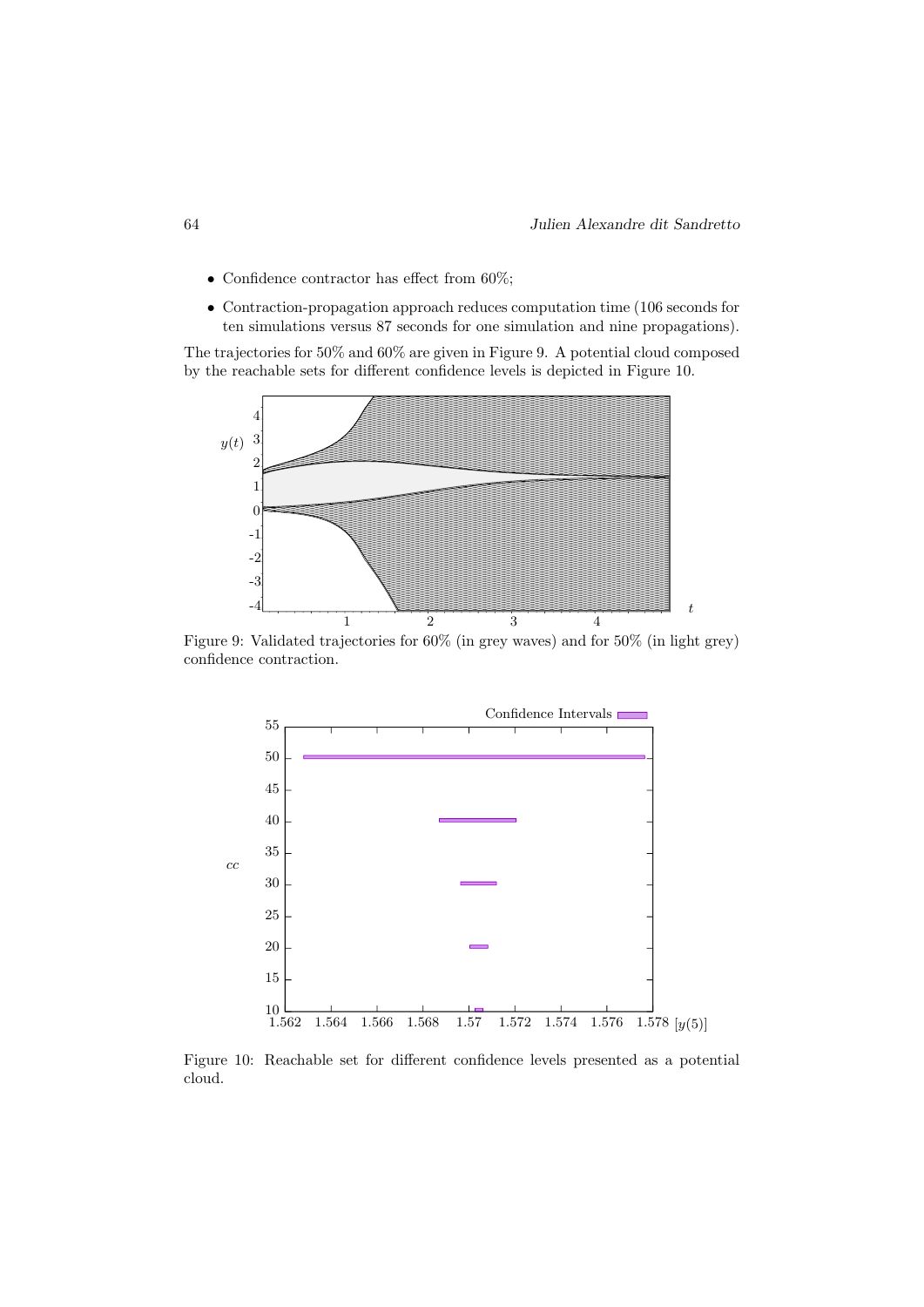Confidence-based Contractor 65

#### 5.3 Comparison with trapezoidal fuzzy numbers

In [13], authors propose several interesting examples. In particular, a two-state bioreactor model with uncertain parameters is studied. It consists in a well-mixed bioreactor in which biomass of a single organism is produced with respect to a single limiting substrate. The continuous dynamics is described by:

$$
\begin{cases}\n\dot{X} = (\mu - aD)X \\
\dot{S} = D(S_f - S) - k\mu X,\n\end{cases}
$$
\n(11)

where X and S are the concentrations of biomass and substrate. Here  $\mu$  is a function of S describing the specific growth rate of biomass given by  $\mu = \frac{\mu_{max}S}{K_s+S}$  (in the case of monod kinetics),  $D$  is the dilution rate,  $a$  the biomass washout fraction,  $k$ the inverse yield coefficient, and  $S_f$  the substrate feed concentration. The parameter values are:  $a = 0.5$ ,  $k = 10.53$ ,  $S_f = 5.7$ g/L and  $\mu_{max} = 1.2$ h<sup>-1</sup>. The initial states are:  $X(0) = 0.829g/L$  and  $S(0) = 0.8g/L$ . The two parameters D and  $K_s$  are treated as uncertain and represented by symmetric trapezoidal fuzzy numbers in [13]. This kind of fuzzy number is described by its support and core intervals. For D, support and core are  $[0.35, 0.37]$ h<sup>-1</sup> and  $[0.35667, 0.36333]$ h<sup>-1</sup> (respectively), and for  $K_s$  they are  $[6.8, 7.2]g/L$  and  $[6.93333, 7.06667]g/L$  (respectively). We consider support and core intervals as confidence intervals (with a confidence level at 100% for the support and  $\epsilon \ll 1\%$  for the core). Simulations are performed till  $t = 8h$ , and the final states are used to rebuild the trapezoidal fuzzy numbers as given in Figure 11.

Discussion: The example from [13] being different than the purpose treated in this paper, the capabilities of confidence based contractor are not really exploited. However, the comparison is interesting. First of all, it is important to notice that the reachability method used in [13] is more efficient than the one used here (VSPODE is dedicated to handle uncertain parameters), and thus the reachable tube seems thinner. However, the way that discretization with  $\alpha$ -cuts is performed in [13] leads to consider as constant a parameter during all the integration process while our approach allows all the possible values at each instant. Based on this observation, the method proposed in [13] is probably more optimistic than the confidence based propagation, as depicted in Figure 11. To conclude this discussion, our method is not dedicated to consider correlation between parameters. Furthermore, this point is not clearly treated in [13].

#### 5.4 Inverse problem

The inverse problem consisting in finding the confidence level such that a constraint on reachable set can be proved is interesting. For example, a requirement in term of confidence level on the position of a robot is directly connected to the quality of the measurement devices of the robot. Therefore, if a certain sensor quality is required by the system to validate a given property  $(e.g.$  safety), it is important to be able to bound the required confidence level.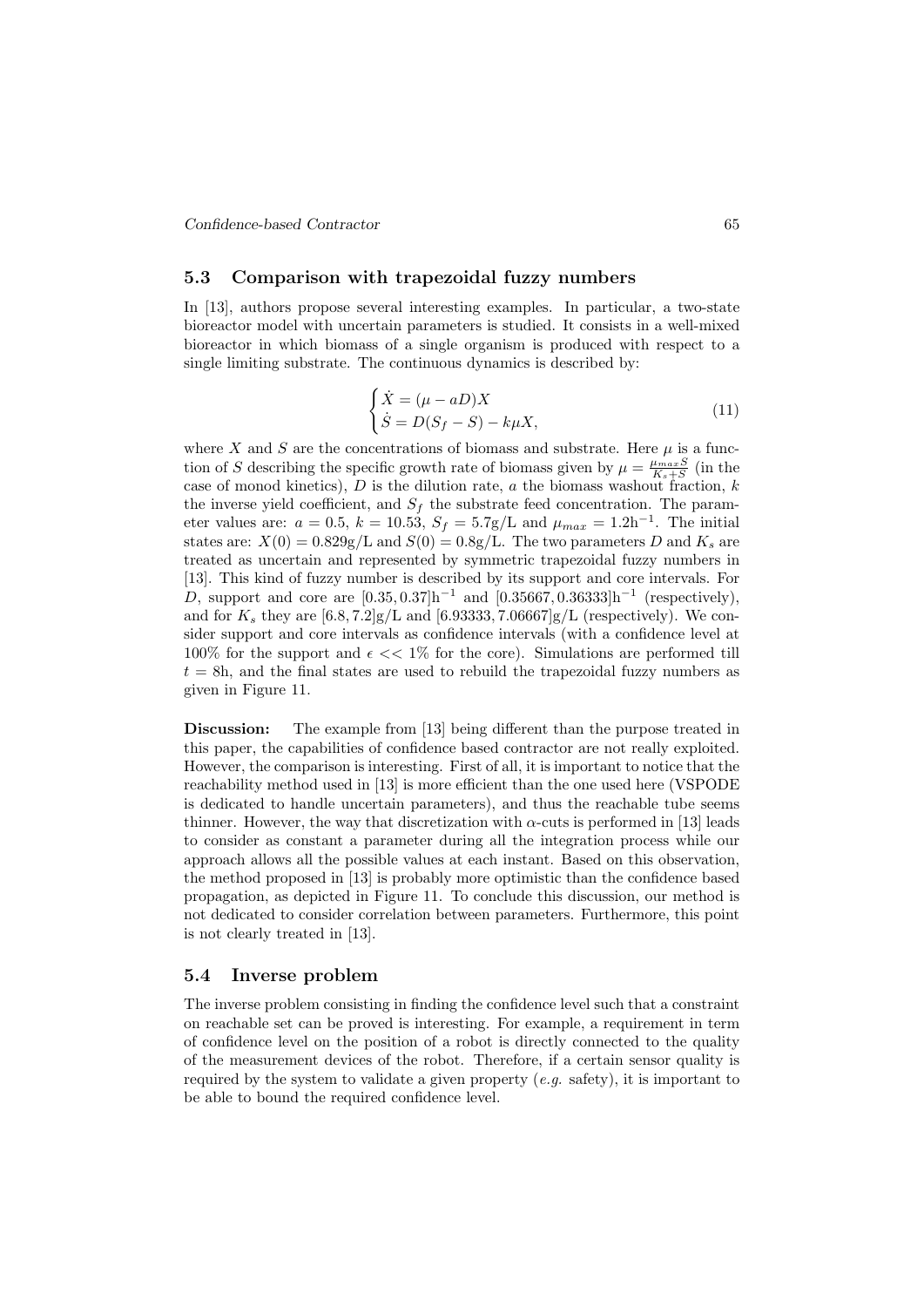![](_page_17_Figure_1.jpeg)

Figure 11: Results for Example (11) at  $t = 8h$  (in blue: the concentrations w.r.t. confidence intervals for parameters (support / core); in dashed lines: results from [13]).

A contractor approach associated with a forward-backward propagation (the specific contractor programming approach presented in [2] is exploited) can be used to compute the initial condition  $[y_0]$  such that  $[y(5; [y_0])] \subset [1.5, 1.6]$ . After this preliminary step, the confidence coefficient is computed with:  $cc = Pr(x \in$  $[y_0]$  =  $\int_{[y_0]} f_X(x) dx$ .

The algorithm used consists of four steps:

- 1. Validated simulation with  $[y_0]$  till  $t_{end}$  to obtain  $[y(t_{end}; [y_0])]$
- 2. Intersection of  $[y(t_{end}; [y_0])]$  with the goal:  $[y(t_{end})] = [y(t_{end}; [y_0])] \cap [y_{goal}]$
- 3. Backward propagation from  $t_{end}$  to  $t = 0$  to obtain  $[y(0; [y(t_{end})])]$
- 4. Computation of the confidence coefficient:  $Pr(x \in [y(0; [y(t_{end})]])$

On the previous example, the backward propagation provides  $[y_0]$  = [0.200625, 1.79937] which gives a confidence coefficient  $cc = [0.576115, 0.576464]$ , i.e., a confidence level of around 57.62%.

### 6 Conclusion and future works

In this paper, a novel contractor based on confidence level is proposed. It aims to reduce the pessimism of the interval approach by considering the probability density of the variables. We showed on a simple running example that our method provides results corresponding to the theory on normal density. An application to the reachability of ordinary differential equations has been proposed. The confidencebased contractor has been associated to a validated integration method to compute reachable sets for different values of confidence level. A propagation procedure allows one to propagate the contraction on initial state to the reachable set. We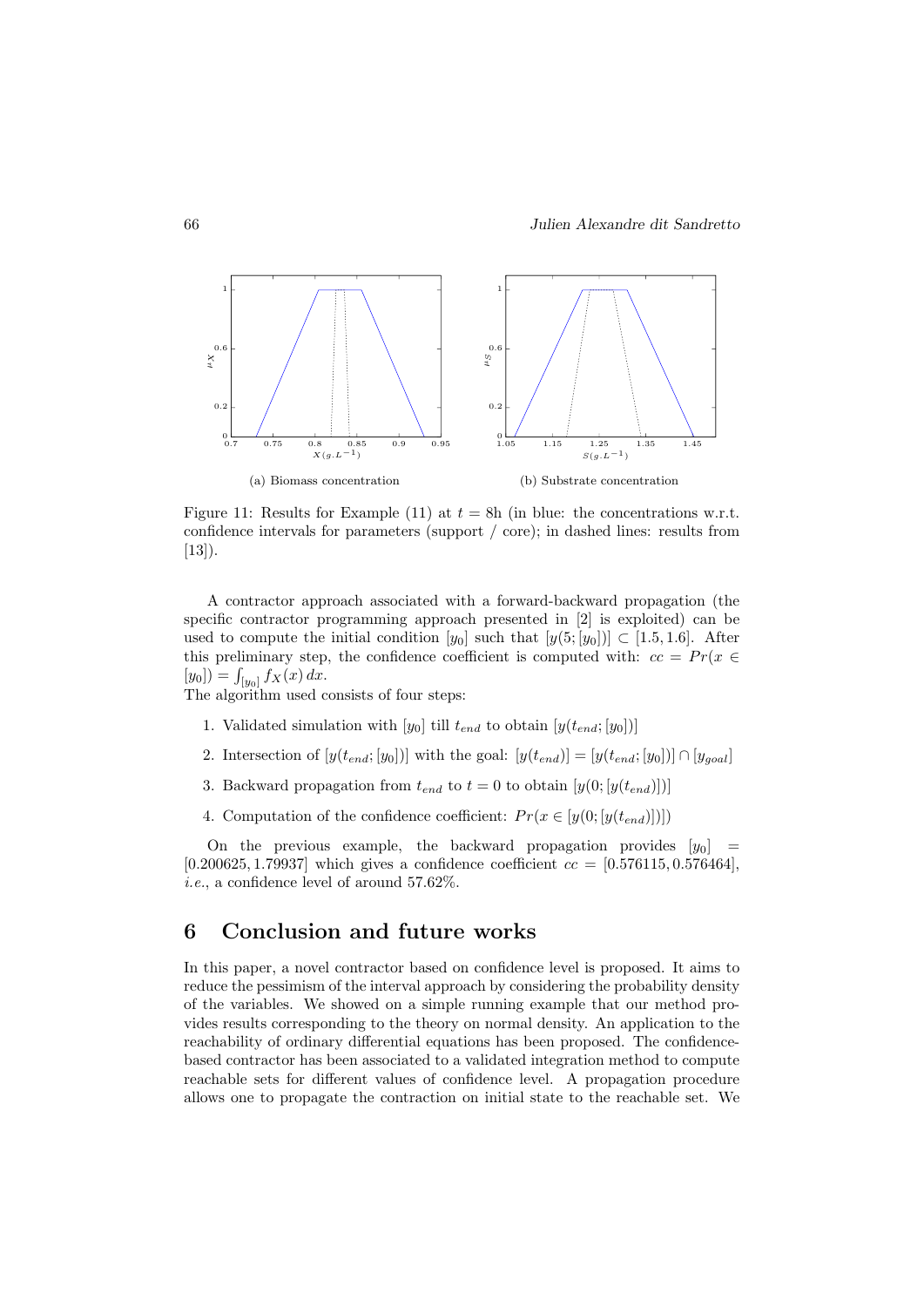proposed to depict the different reachable sets under the form of a potential cloud. This method was tested on an example. Finally, the inverse problem consisting in computing the confidence coefficient such that a constraint on the reachable set is fulfilled has been solved.

As future work, even if no limits exist on the proposed approach in terms of problem size or considered distribution, we should apply it to more complex examples and different probability densities. Moreover, it could be interesting to exploit it in the field of robotics considering the distribution of the sensors in a control synthesis, safety verification or path planning.

### References

- [1] Abdallah, Fahed, Gning, Amadou, and Bonnifait, Philippe. Box particle filtering for nonlinear state estimation using interval analysis. Automatica,  $44(3):807 - 815, 2008, \text{ DOI: } 10.1016/$ j.automatica.2007.07.024.
- [2] Alexandre dit Sandretto, Julien and Chapoutot, Alexandre. Contraction, propagation and bisection on a validated simulation of ODE. In Small Workshop on Interval Methods, 2016.
- [3] Alexandre dit Sandretto, Julien and Chapoutot, Alexandre. Validated explicit and implicit Runge-Kutta methods. Reliable Computing, 22:79–103, 2016.
- [4] Alexandre dit Sandretto, Julien and Wan, Jian. Reachability analysis of nonlinear odes using polytopic based validated runge-kutta. In Potapov, Igor and Reynier, Pierre-Alain, editors, Reachability Problems, pages 1–14. Springer International Publishing, 2018. DOI: 10.1007/978-3-030-00250-3\_1.
- [5] Chabert, Gilles and Jaulin, Luc. Contractor programming. Artificial Intelligence,  $173(11):1079 - 1100$ ,  $2009$ . DOI:  $10.1016/j$ . artint. 2009.03.002.
- [6] Destercke, S´ebastien, Dubois, Didier, and Chojnacki, Eric. Transforming probability intervals into other uncertainty models. In EUSFLAT 2007 proceedings, volume 2, pages 367–373, 2007.
- [7] Dubois, Didier, Kerre, Etienne, Mesiar, Radko, and Prade, Henri. Fuzzy Interval Analysis. In Fundamentals of Fuzzy Sets, pages 483–581. Springer US, Boston, MA, 2000. DOI: 10.1007/978-1-4615-4429-6\_11.
- [8] Ferson, Scott, Kreinovich, Vladik, Grinzburg, Lev, Myers, Davis, and Sentz, Kari. Constructing probability boxes and dempster-shafer structures. Technical report, Sandia National Lab.(SNL-NM), Albuquerque, NM (United States), 2015.
- [9] Fuchs, Martin. Cloud based design optimization. In IFSA/EUSFLAT Conf. pages 345–350, 2009.